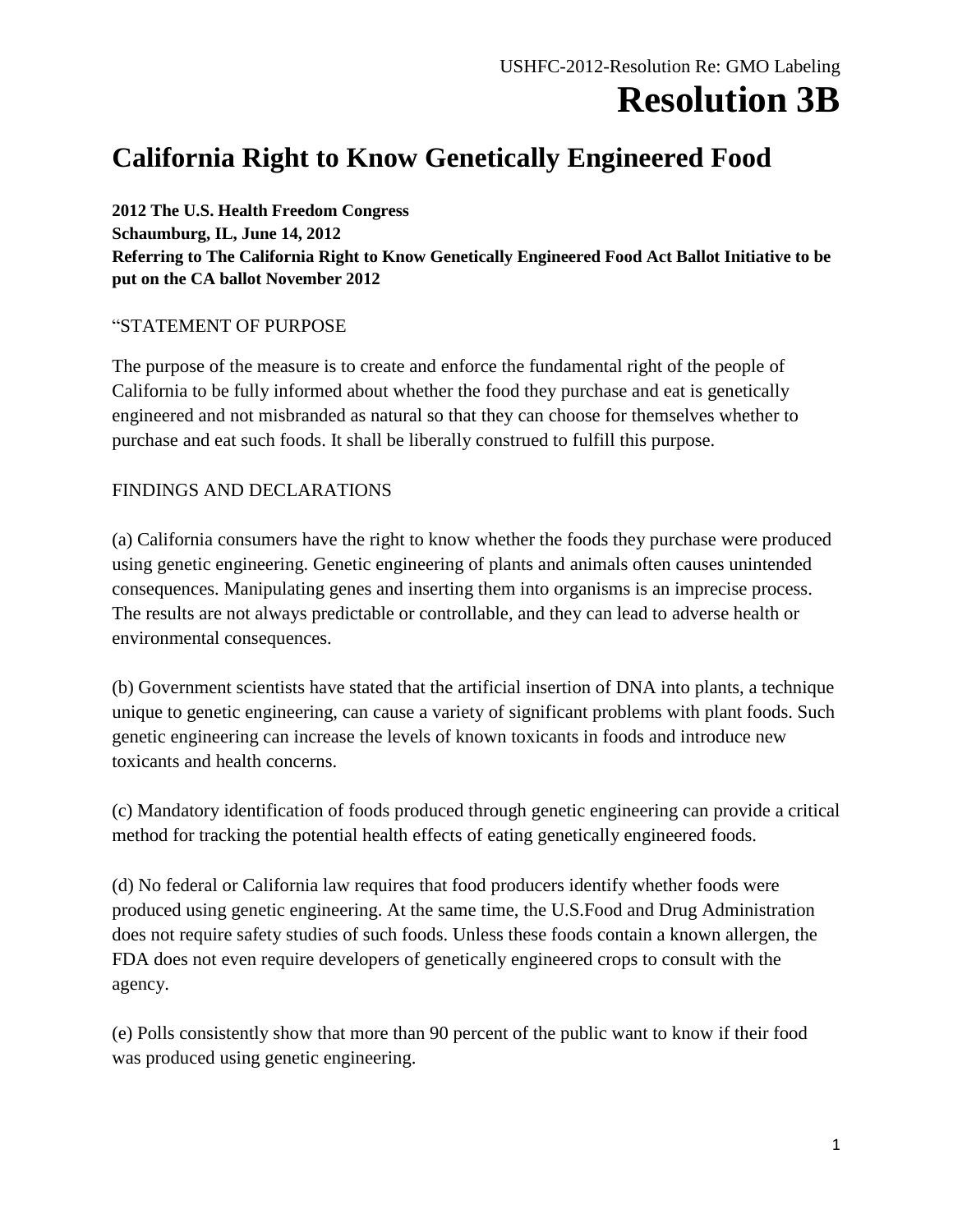## **Resolution 3B**

(f) Fifty countries—including the European Union member states, Japan and other key U.S. trading partners—have laws mandating disclosure of genetically engineered foods. No international agreements prohibit the mandatory identification of foods produced through genetic engineering.

(g) Without disclosure, consumers of genetically engineered food can unknowingly violate their own dietary and religious restrictions.

(h) The cultivation of genetically engineered crops can also cause serious impacts to the environment. For example, most genetically engineered crops are designed to withstand weedkilling pesticides known as herbicides. As a result, hundreds of millions of pounds of additional herbicides have been used on U.S. farms. Because of the massive use of such products, herbicide-resistant weeds have flourished—a problem that has resulted, in turn, in the use of increasingly toxic herbicides. These toxic herbicides damage our agricultural areas, impair our drinking water, and pose health risks to farm workers and consumers. California consumers should have the choice to avoid purchasing foods production of which can lead to such environmental harm.

(i) Organic farming is a significant and increasingly important part of California agriculture. California has more organic cropland than any other state and has almost one out of every four certified organic operations in the nation. California's organic agriculture is growing faster than 20 percent a year.

(j) Organic farmers are prohibited from using genetically engineered seeds. Nonetheless, these farmers' crops are regularly threatened with accidental contamination from neighboring lands where genetically engineered crops abound. This risk of contamination can erode public confidence in California's organic products, significantly undermining this industry. Californians should have the choice to avoid purchasing foods whose production could harm the state's organic farmers and its organic foods industry.

(k) The labeling, advertising and marketing of genetically engineered foods using terms such as "natural," "naturally made," "naturally grown," or "all natural" is misleading to California consumers." (CA Right to Know Initiative 2012).

THEREFORE BE IT RESOLVED that the 2012 United States Health Freedom Congress hereby endorses in its entirety the language and recommendations of the California Right to Know Genetically Engineered Food Act and the Ballot Initiative to be voted on in the November 2012 CA ballot and holds that, if adopted into law would: